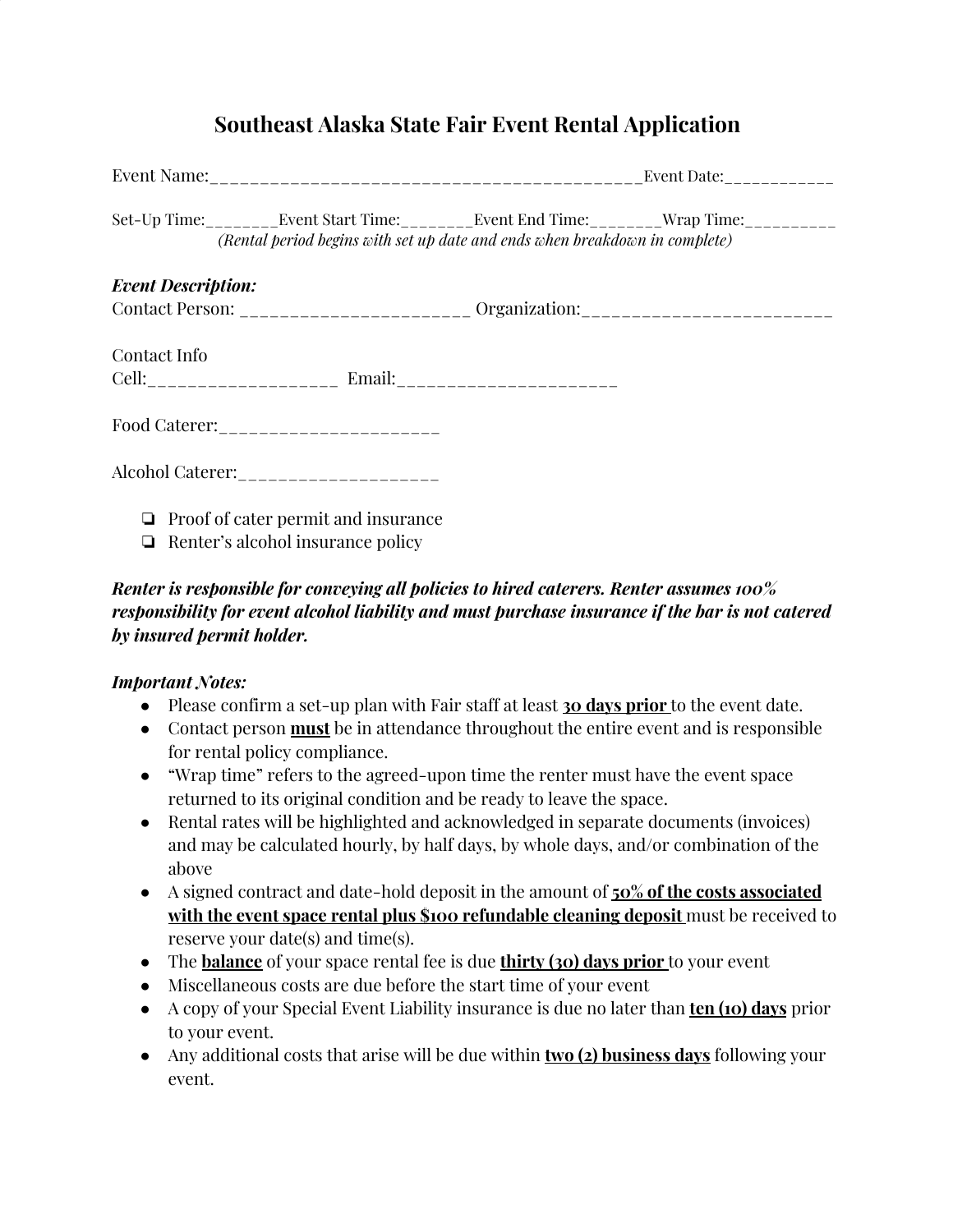## **Southeast Alaska State Fair Facility Rental Policies**

## **Set-Up/Breakdown Service:**

Standard Harriett Hall rental fee, **with 30 days advance floor plan,** includes setup and breakdown of tables, chairs, and linens. Setup service in **outdoor** venues is available for an additional \$200 charge. (Initial\_\_\_\_\_)

## **Additional time for setup, room decorating:**

If the renter needs additional time for setup, room decorating, etc., the renter may ask for access to the room beyond the contracted time for additional charges. Additional setup hours must be contiguous with event hours, i.e. additional setup or breakdown time is only available for hours immediately before or after the event and at Fair's discretion. **You must request this time in writing at least 30 days prior to your event.** (Initial\_\_\_\_\_)

## **Last Minute Service Fee:**

Additional setup and breakdown time requested of staff is subject to a \$100 charge. A late floor plan fee of \$100 will be levied for last-minute changes to the floor, or floor plans filed less than 30 days in advance of the event. (Initial\_\_\_\_\_)

## **Decorations:**

Renter is responsible for decorating the event space and removing decorations after the event. The renter is responsible for removing all decorations, tacks, tape, and pins after the event. Anything left after vacating the space becomes the property of the Southeast Alaska State Fair and is subject to a disposal fee of \$50. Candles or other flames are not permitted. Fireworks are strictly prohibited on the fairgrounds. (Initial\_\_\_\_\_)

## **Garbage Disposal:**

Renter is responsible for disposing of all event garbage and recycling; kitchen refuse must be cleared from Fair property within 24 hours. Renter agrees to pay \$100 fee for failure to remove event trash within 24 hours. (Initial\_\_\_\_\_)

## **Deposit:**

At the time of booking, the Southeast Alaska State Fair requests a fully refundable damage and cleaning deposit of \$100 plus 50% of the rental fees. (Initial\_\_\_\_\_)

## **Cancellation Policy:**

- More than 30 days in advance-subject to a \$50 administration fee
- 30 days to 7 days in advance-Subject to 50% penalty of total costs
- Within 7 days-Subject to a 100% penalty of total costs
- Cancellations due to weather-subject to a \$50 administration fee, set-up and breakdown fees, and fuel use charges. (Initial\_\_\_\_\_)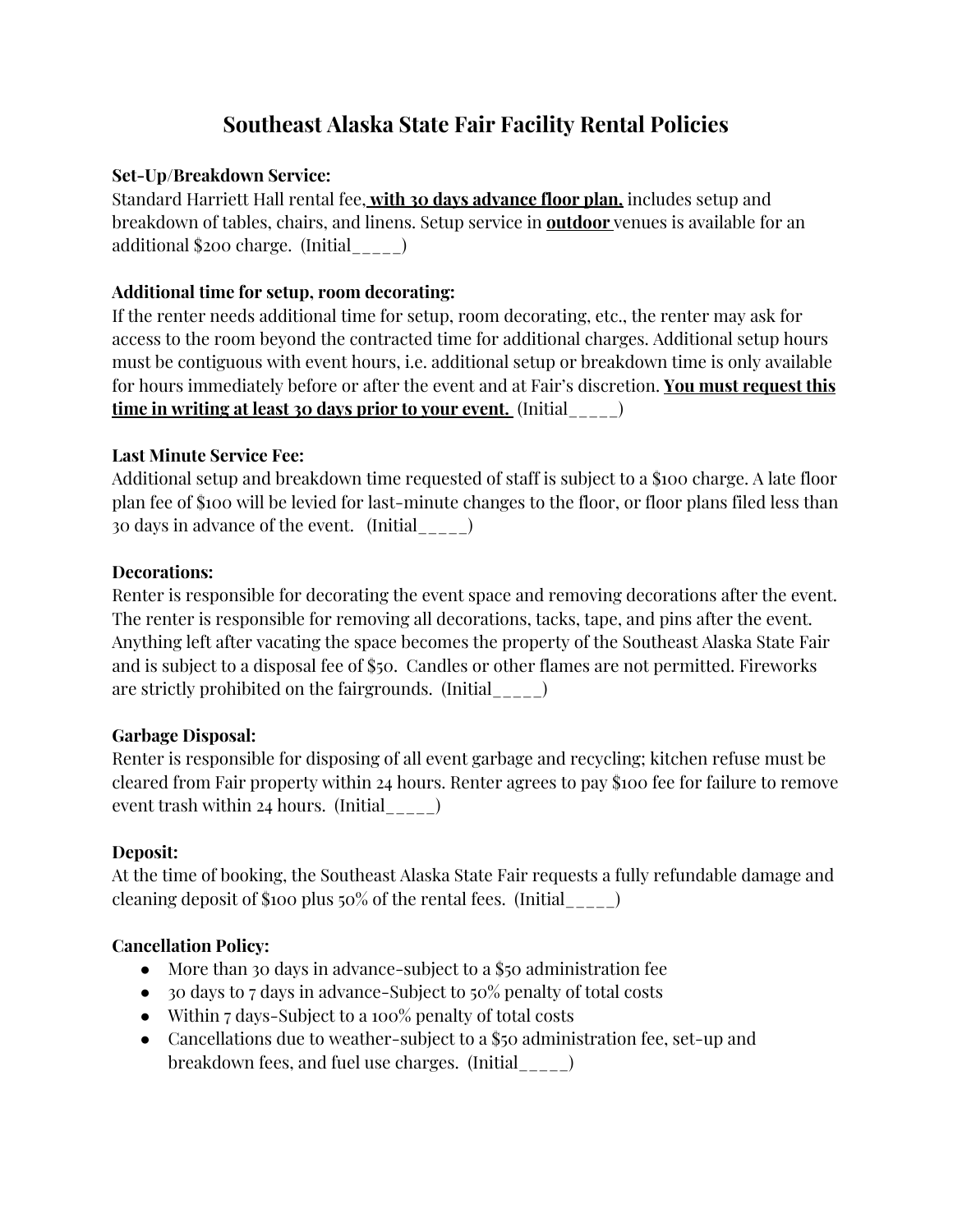#### **Damage & Cleaning Policy**

The renter is responsible for any damage occurring during use of any Fair building or facility, and shall pay for damages to the satisfaction of the Southeast Alaska State Fair. To avoid damage or defacement charges, renters should obtain approval from SEAK Fair Staff prior to affixing anything to walls, floors, ceilings, or other surfaces. The renter will clear away all trash, and wipe off all tables, oilcloths, and chairs after events or risk losing the \$100 cleaning deposit. Extraordinary messes or spills must be cleaned by the renter prior to departure and within the time of the rental reservation in order to avoid the loss of the cleaning deposit and/or additional charges. The renter will be charged for any equipment that is missing following the events or any damage that is incurred due to the event. The renter will be billed for damages. (Initial\_\_\_\_\_)

#### **Kitchen:**

The kitchen must be cleaned in accordance with the Alaska Department of Environmental Conservation standards. If the kitchen is not satisfactorily clean, Southeast Alaska State Fair will give the renter an opportunity to complete the clean-up, or forfeit cleaning deposit. The renter will be charged for the replacement value of any missing or damaged equipment, deducted from the deposit. If the deposit is not adequate, the renter will be billed for the balance.  $(Initial_{\_\_\_\_})$ 

#### **Insurance Requirements:**

Special Event Liability insurance is required of all renters and is due no later than ten (10) days prior to your event. Event insurance can be found at [https://www.theeventhelper.com/.](https://www.theeventhelper.com/) *Southeast Alaska State Fair* must be named on the policy. (Initial\_\_\_\_\_)

#### **Hold Harmless:**

Renters agree that SEAK Fair is not responsible for any items personal or otherwise brought into the event facility or in the facility's parking lots that are lost, stolen, damaged or otherwise lose value. Renter specifically waives and agrees to indemnify and hold harmless SEAK Fair's Board and employees from any claims, loss or damage to any guests, vehicles or others as a result of the use of said event space, adjacent areas, parking lot and SEAK Fair site or areas traversed to access said event space, unless said claim, loss or damage is the result of SEAK Fair's Board or staff direct intentional misconduct. (Initial\_\_\_\_\_)

| $\sim$<br>______________________________ | _________________________________ |
|------------------------------------------|-----------------------------------|
|------------------------------------------|-----------------------------------|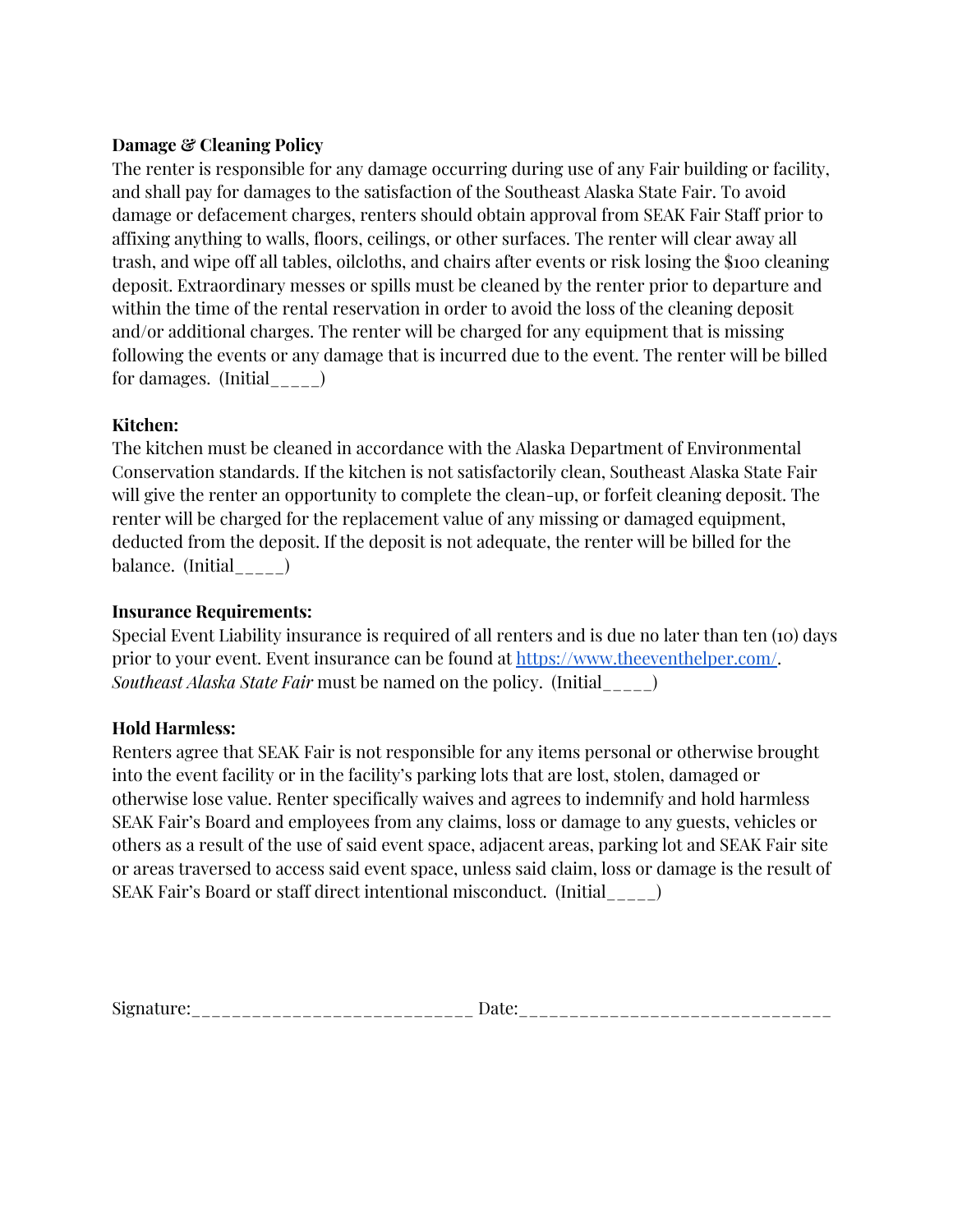# **Daily Rental Pricing**

## **(Please check the box for items needed)**

*Rental pricing is by the day. Please consider setup and breakdown days when calculated your costs and planning your event. Please check with Fair staff for availability.*

❏ **Harriett Hall:** \$400 includes Hall & Green Room. Setup of tables/chairs, Staff Fee, and Fuel Charge included

*Available Furnishings*

- Round tables- 90 inches, seats 8 per table-up to 20 tables
- Rectangular tables-6ft up to 112 tables
- Chairs
- ❏ **Half-day Hall:** \$200 events 4 or fewer hours during business hours M\_F, no set-up
- ❏ **Kitchen:** \$100 includes 6 burner gas stove, 36" gas oven and two 30" gas ovens; cookware; Hobart dishwasher; large cooler; large freezer.
- ❏ **Paysons/Park Pavilion/White Fang Way:** \$250 does NOT include setup of tables/chairs **\*Other facilities not listed are available at the discretion of Fair staff**

*Harriett Hall Dinnerware/Linens/Equipment: Fair is responsible for setting and laundering all linens. Renter is responsible for washing, polishing and repacking all dishes, silverware, and glassware. INDOOR USE in Harriett Hall ONLY*

- ❏ **Linens:** \$50
	- ❏ Round Table Linens (Burgundy & White) 20 each
	- ❏ Rectangular Table Linens: (Red, Blue, Eggplant & White (limited))
- ❏ **Chair Covers:** \$50 (White w/ black or red sashes)
- ❏ **Dishes & Silverware**: \$50
- ❏ **Glassware** (wine/pint glasses): \$25 (breakage fee \$6/glass)
- ❏ **Hot Bar:** \$25
- ❏ **Disco Ball**
- ❏ **Party Lights**
- ❏ **Vases**

## **A/V and presentation**

- ❏ **Speakers/Board/Mic:** \$50-4 portable JBC speakers, cables, mic/stands, I-pod jack
- ❏ **Indoor Stage, skirting:** \$50 (4'x4' sections, elevation3 feet)
- ❏ **Projector/screen:**\$25 (Harriett Hall only; price included with speaker rental)
- ❏ **Movie Screen:** \$100 (Harriett Hall rental only; 10'tall x 13' wide)
- ❏ **Podium**
- ❏ **Dance Floor:** \$50 (Harriett Hall only)